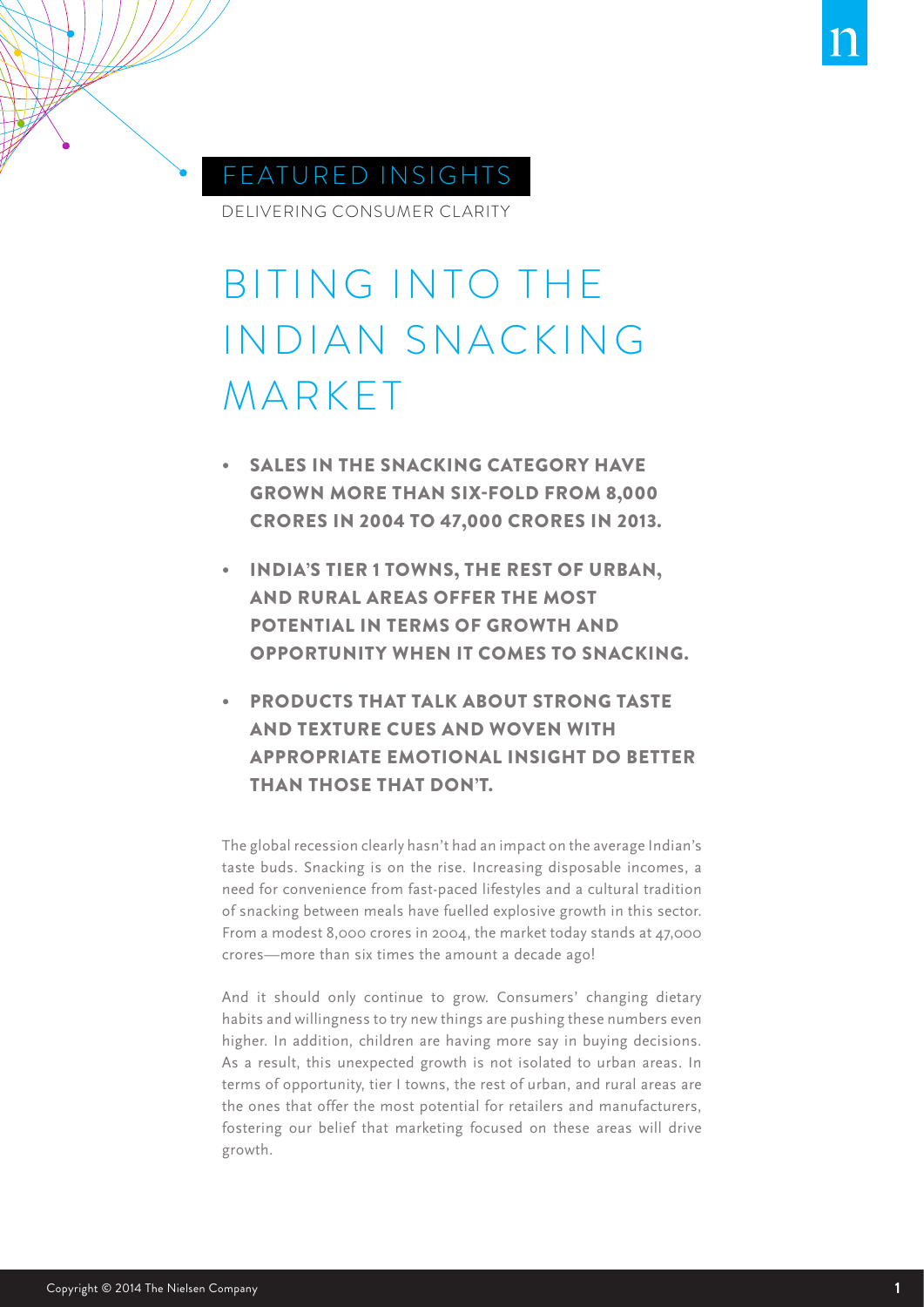CHANGING LIFESTYLES LEAD TO CHANGES EVEN IN FOOD CULTURE. CONSUMERS TODAY ARE MORE AWARE OF THE VARIOUS OPTIONS AVAILABLE, AND ARE EASILY BORED—LEADING TO INCREASED EXPERIMENTATION. FURTHER, THE FAST-PACED LIFE AND PAUCITY OF TIME HAS ALSO LED MANY TO EAT OUT MORE.





Source: Nielsen Figures in % Figures in bracket denote growth

#### SOMETHING TO CHEW ON…

The average consumer seldom realizes the amount of thought that goes into his bag of chips or box of biscuits. But if you're a player in this sector, you probably know the very real danger of a perfectly good product being rejected by the market. A product being taken off shelves is every manufacturer's nightmare.

Why do some products succeed while others fail? We have studied and analysed more than a hundred snacking initiatives and found that the key lies in building a successful proposition.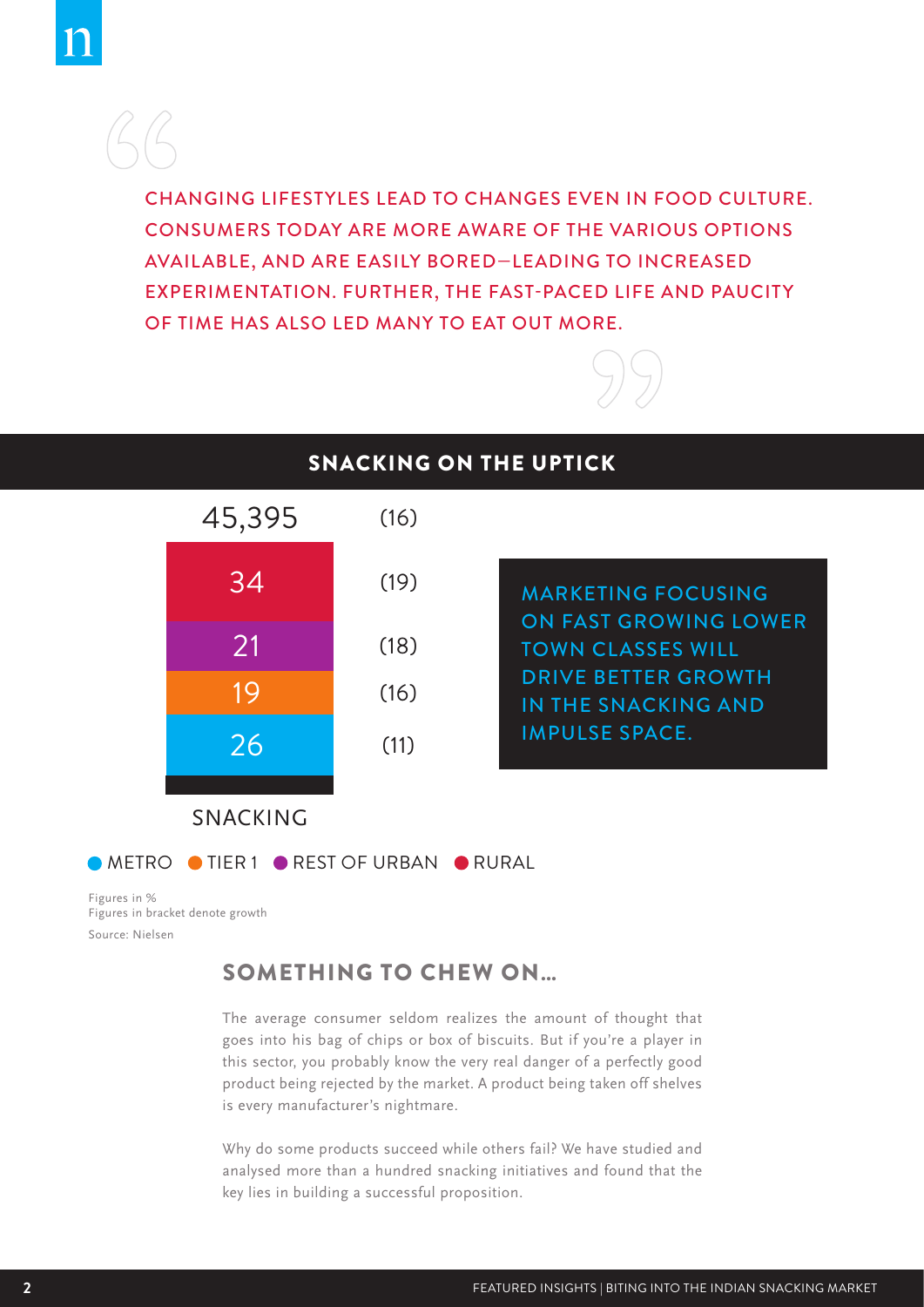



Our studies show that creating a path-breaking concept in snacking is no easy task. As a matter of fact, creating a winning proposition in the snacking space is observed to be more difficult than other foods. So what are the factors that will support and amplify your concept? A concept or proposition is generally made up of the below key factors:

**Headline:** What is your key differentiator? E.g., "The world's best biscuits now in India!"

**Reason to believe:** What will build consumer belief in the benefits of your product? E.g., "Crunchy and tasty snacks made from healthy ingredient X."

**Insight:** This will tie in with benefits to the consumer. What's in it for them? E.g., "I want to stay fit and in shape. And I love having tasty snacks. I wish there was a tasty snack with less fat."

**Pack and imagery:** The look and feel of your product packaging is what will differentiate it on shelves.

**Tagline:** What will build recall in the consumer's mind when out shopping? E.g., "No one can eat just one!"

While these factors form the basis of a proposition for any industry in any country, knowing your market is essential. When it comes to snacking, however, Indian consumers have unique preferences and habits that retailers and manufacturers should understand to ensure success.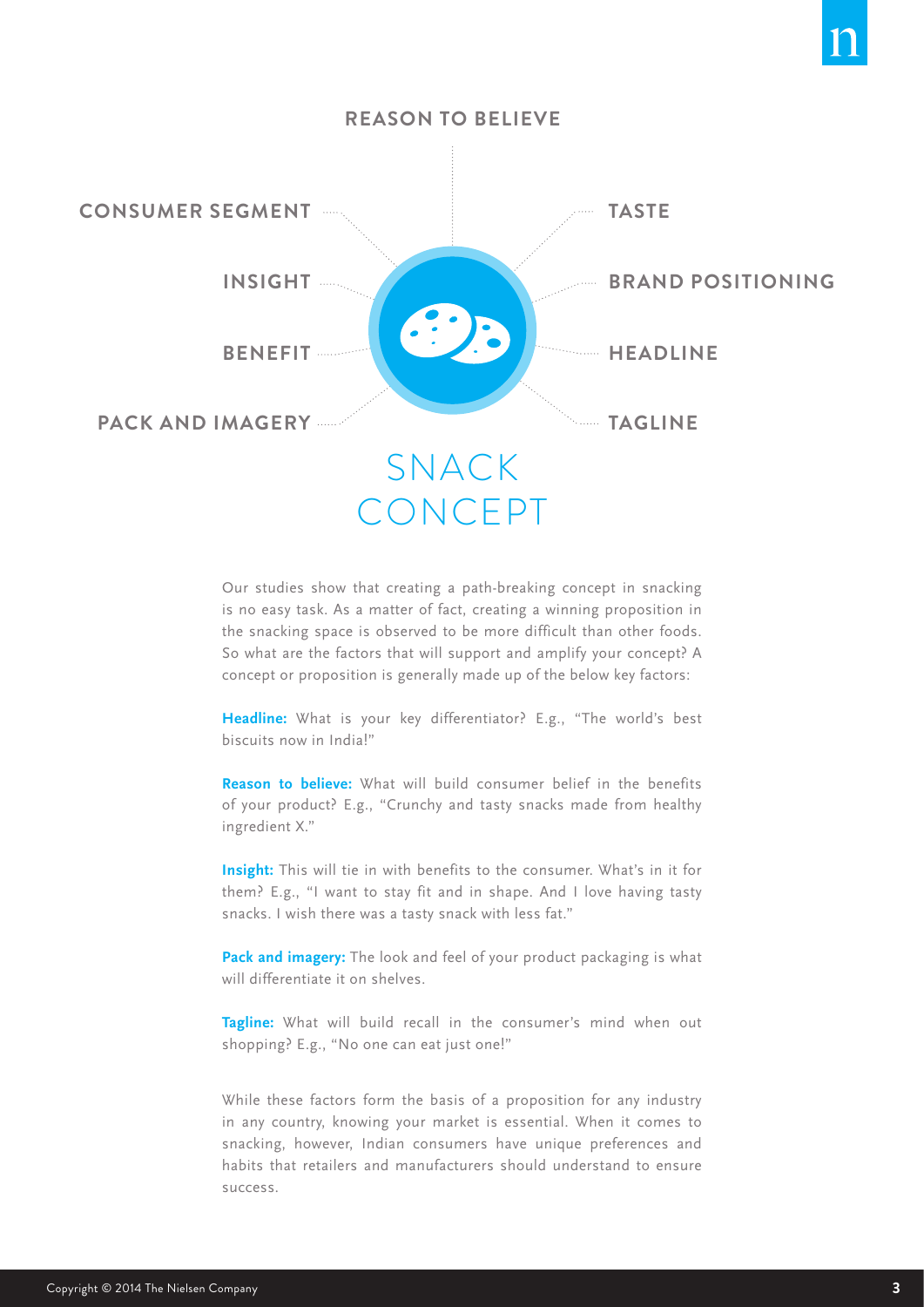# 1. THE FASTEST ROUTE TO A CONSUMER'S WALLET…

…Is through his heart. In the past, marketers have tried a purely emotional to completely function insight and everything in-between to relate with their consumers. So what seems to work? Concepts that performed well seem to have a good mix of both emotional and functional insights with a slight skew towards emotional.

OUR ANALYSIS OF OVER 100 INITIATIVES IN THE SNACKING SPACE DEMONSTRATES THAT CONCEPTS WITH EMOTIONAL INSIGHTS AROUND 'FUN' AND 'OUT-OF-ORDINARY' HAVE STRONGER TRACTION WITH CONSUMERS.

#### 2. TASTE IS YOUR BIGGEST USP

Keep it simple. Don't focus on more than two benefits. In our study, we discovered that consumers are focused on taste and texture.

To keep up with the younger generation's focus on health, a few marketers have recently explored healthier options with their snacks. Our studies show that while 'health' could give your proposition an edge, you need to ensure it never comes at the expense of 'good taste.' We observed initiatives emphasizing health at the cost of taste performed poorly. In fact, when it comes to salty snacks, taste is a non-negotiable measure.

"WHILE THE HEALTH FACTOR COULD GIVE YOUR PROPOSITION AN EDGE, YOU NEED TO ENSURE IT NEVER COMES AT THE EXPENSE OF TASTE".

We also found that Indian consumers particularly look for snacks that are fresh, crisp and flavourful. 73% of the respondents chose 'freshness' as the top criteria when choosing a snacking product.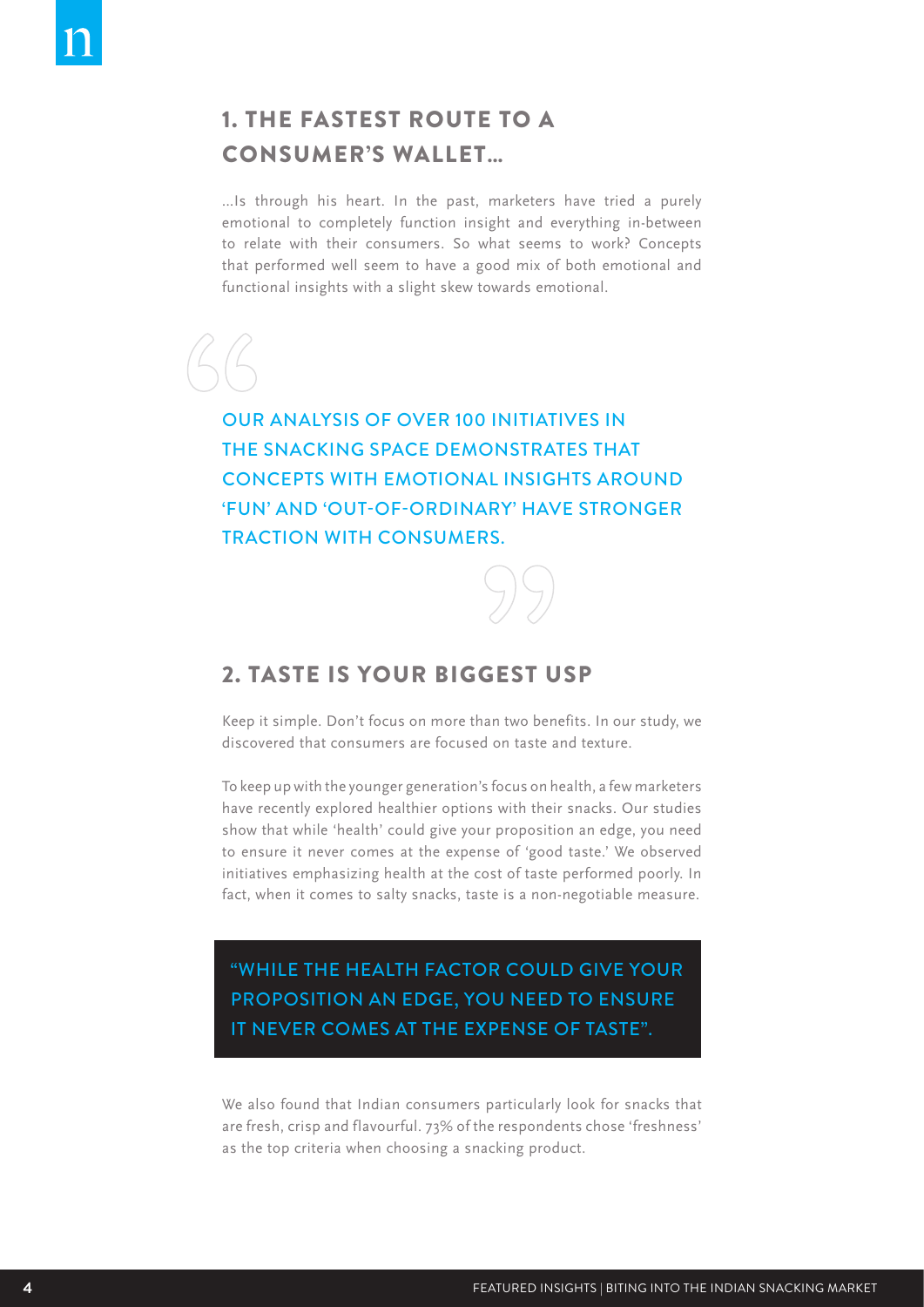# WHAT CONSUMERS WANT



# 3. A MATTER OF CHOICE

Indian consumers are an adventurous lot. They like trying new flavours, and more importantly, they'll discuss their choices with others. As a matter of fact, 'varianting' is a key strategy we've observed particularly in the snacks space, with marketers launching newer flavours periodically. This not only gives consumers variety but helps create buzz for a brand.

While limited edition launches help satisfy the consumer's requirement for 'newness' as well as to generate buzz, these launches should not be treated as innovation. When it comes to varianting, true value add comes through long-term innovation and this is what would drive incrementality to your portfolio

# 4. PRICING IT RIGHT

Coinage is an important phenomenon in the snacking space with the Rs 5 and Rs 10 SKU growing exponentially. Our study indicates that maintaining an SKU at these price points do drive success for your initiative. In 2004, while the below INR 5 price point accounted for a bulk of sales, nearly a decade later, the situation has changed. When you look at data from 2012, we see that the INR 5 and 10 price points have grown significantly.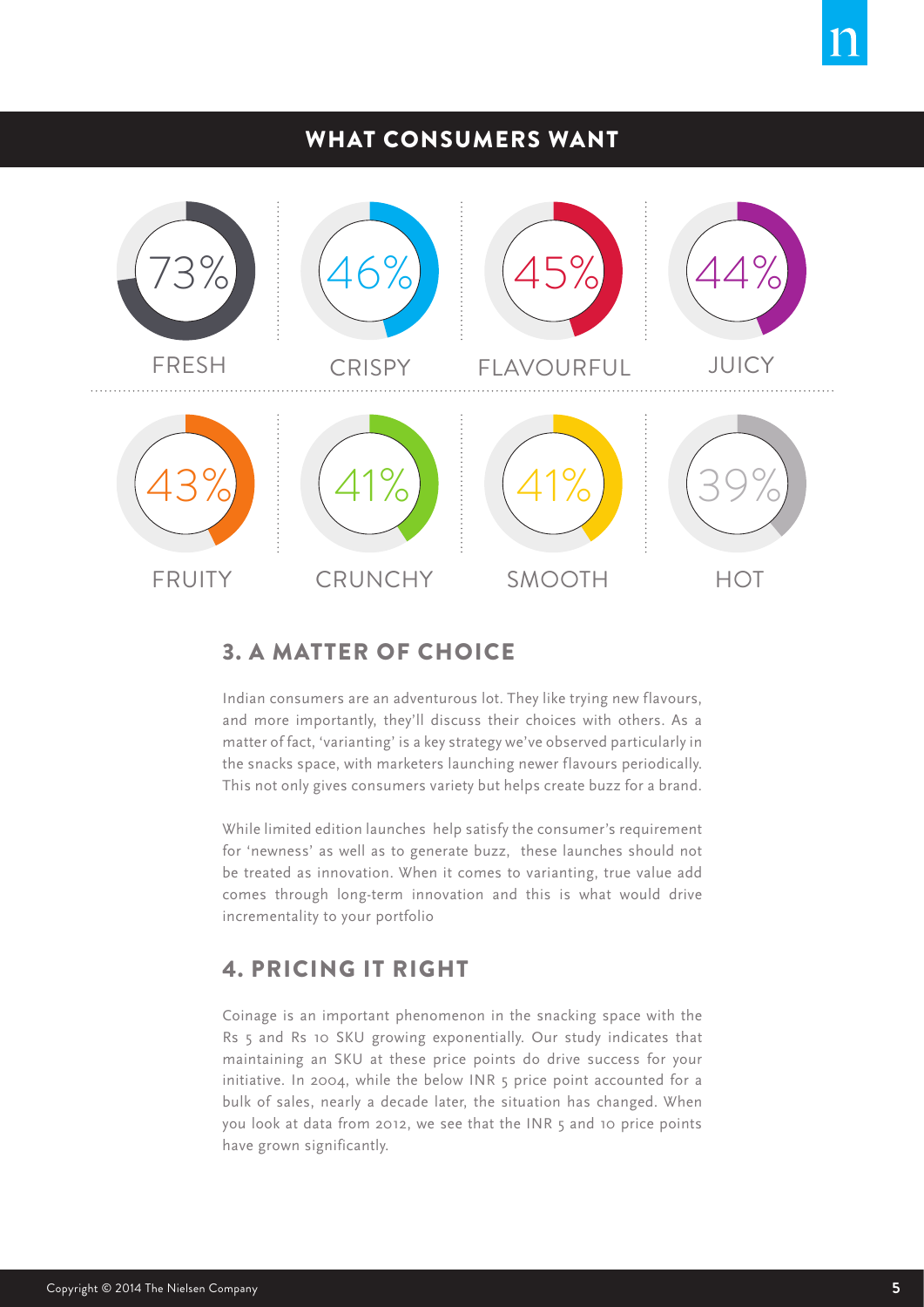

# PRICE POINTS: VALUE CONTRIBUTION



Source: Nielsen

COINAGE TENDS TO PLAY AN IMPORTANT ROLE IN THE CATEGORY. RS 5 AND RS 10 SKUs GREW EXPONENTIALLY COMPARED TO THOSE WITH HIGHER PRICE POINTS.

### 5. LEVERAGE EXISTING GOODWILL

Indian consumers are willing to try new products…up to a point. Nielsen data shows that consumers prefer, and indeed actively look for, brand equity as an assurance of quality. If you can leverage a strong parent brand, do so. When one of the world's biggest brand of biscuits was launched in India, the company made sure to leverage a known parent brand name. The strategy seems to have worked as the brand went on to become one of the most successful launches in recent times.

# 6. DISTRIBUTION CAN MAKE OR BREAK YOUR PRODUCT

Finally, never underestimate the importance of distributing your product well. Even in distribution, quality trumps quantity—some of the top snacking companies are focusing on the quality of stores they place their products in as opposed to merely increasing their presence in a growing number of stores. As you can see from the chart below, companies that were successful, focused not only on growing their distribution but also on growing outlets with higher dealer offtake.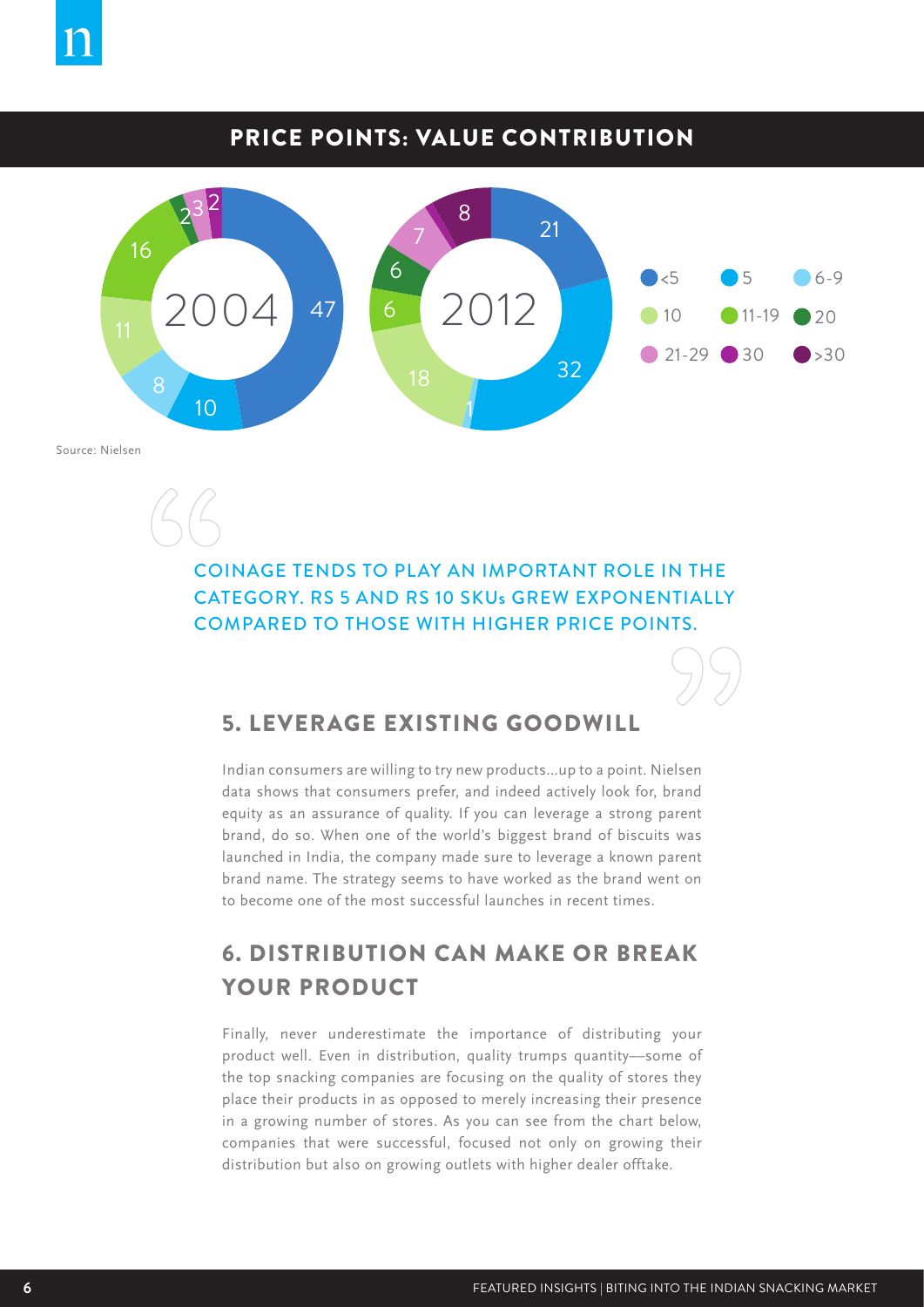

High 3: Top 3 fastest growing Snacking companies from amongst top 10

Low 3: Bottom 3 fastest growing Snacking companies from amongst top 10 Size of Bubble: Values Sales(MAT Sep13); Growth is Sep MAT 13 vs Sep MAT 12; Source: Nielsen RMS

> Keeping these guidelines in mind when framing your strategies in the snacking category will go a long way in helping you achieve success in this segment.

#### THE NIELSEN QUALITATIVE VIEW

BY SARBANI SEN, DIRECTOR, NIELSEN INDIA

- Snacking is inherent to Indian food culture although it lacks overt social endorsement unlike meals which are ritually sanctified. Snacking has traditionally implied a variety of sensorial experience in terms of flavour, taste, shape, texture, ingredients, appearance & accompaniments.
- Category growth could be attributed to the fast paced, out-of-home lifestyle, increased frequency of socialising and a gradual erosion of the 'family sitdown' meal culture.
- Though there is increasing health consciousness among consumers, with snacks, the communication has to first relay a tantalising taste experience. Interestingly, cookery shows today are helping consumers bridge taste and health with innovation in the method of preparation and inclusion of healthy ingredients.
- Besides flavour, marketers could also experiment with product format, presentation and packaging to appeal to the consumer. For example peri peri masala sachets with the product, quick recipe ideas on the packaging and so on.
- A price tag in the Rs. 5-20 range leads to impulsiveness and experimentation in the category.